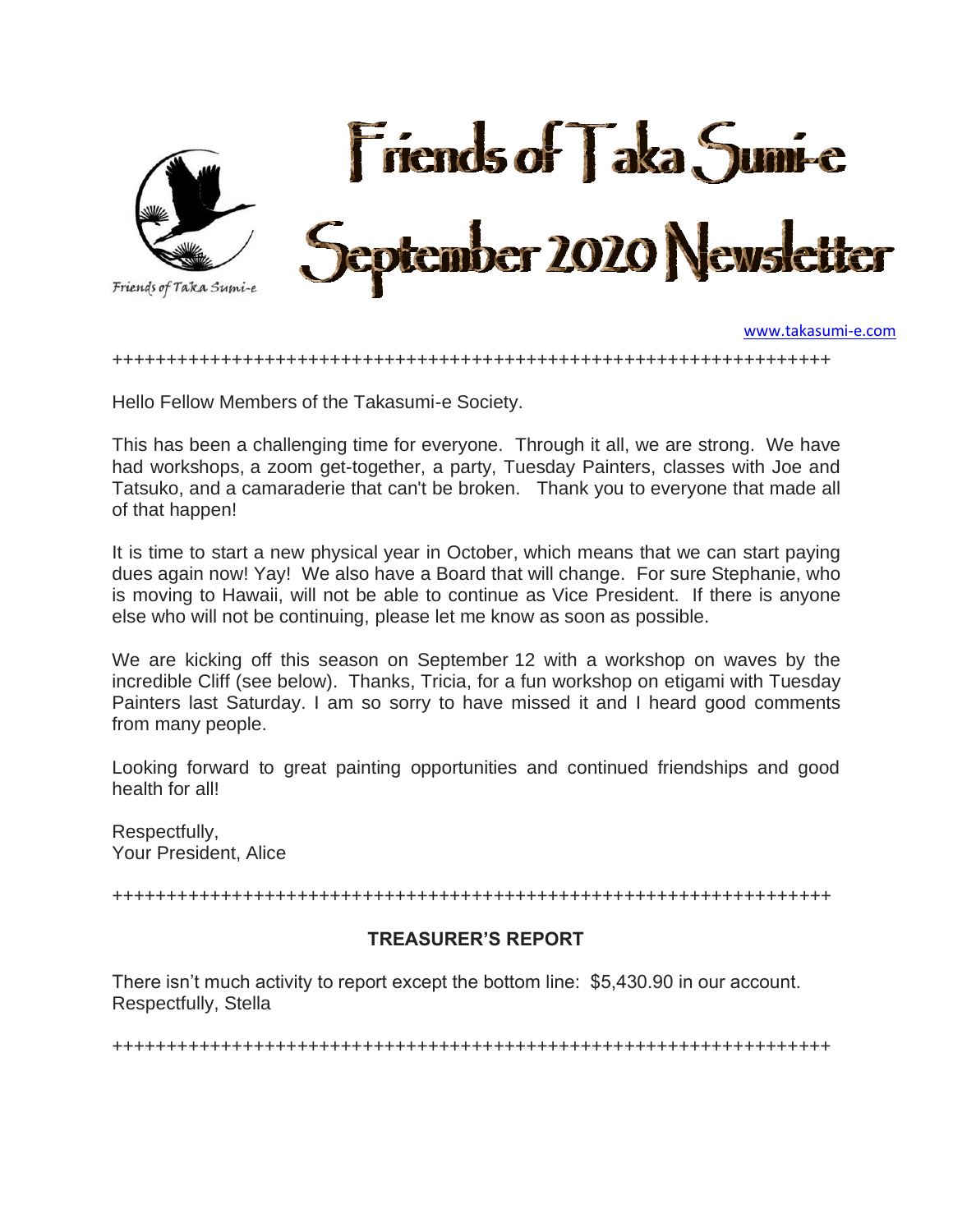### **TUESDAY PAINTERS "HANG LOOSE" WORKSHOP & OPEN STUDIO**

Thank you SO much to Tricia Erler for spearheading Tuesday Painters' Saturday workshop and open studio by leading us through etigami – it was a real success! We had 20 folks who seemed to really enjoy themselves. Finally had to kick the final hangers-on off ZOOM after three and a half hours of FUN!

++++++++++++++++++++++++++++++++++++++++++++++++++++++++++++++++++

#### **SEPTEMBER WORKSHOP Mori Yuzan – Wave and Ripple Design Saturday, September 12, 2020 9AM to noon**

The September workshop will be led by Cliff Brown [\(cliffbrownart@gmail.com\)](mailto:cliffbrownart@gmail.com). For those of you who don't know Cliff, he is an excellent workshop facilitator so be ready for a fun morning. Again, it will be from 9AM to noon and via ZOOM.

## *CLIFF'S INFORMATION & INSTRUCTIONS*:

While researching Hokusai drawings on the internet, I came across the works of Mori Yuzan (died 1917). His wave and ripple designs are contained in a three-volume book titled Hamsomshu (1903). PDF copies of Hamonshu can easily be found on the internet by searching for Hamonshu. The three volumes are no longer under copyright and can be downloaded for free. The Hamonshu became a reference work by Japanese craftsmen for decorative designs. Outside of the Hamonshu, very little is known about the life of Mori Yuzan.

Before the workshop I would like participating artists to download a wave or ripple design by Mori Yuzan for reproduction in class. I have gathered these Mori Yuzan resources into a Google Drive folder that you can access by clicking on the following link:

https://drive.google.com/drive/folders/148VLt46bao05ludCQQQm\_KlUgsXIOnfe?usp=s [haring](https://drive.google.com/drive/folders/148VLt46bao05ludCQQQm_KlUqsXIOnfe?usp=sharing)

For the workshop you need your normal sumi-e painting brushes and supplies, plus your bottle of wood glue (hide glue).

#### Waves and Ripples:

I will demonstrate a wave design and how to incorporate it into a landscape/seascape. Points I will cover:

- 1. Line as an abstraction
- 2. Senbyo in Japanese art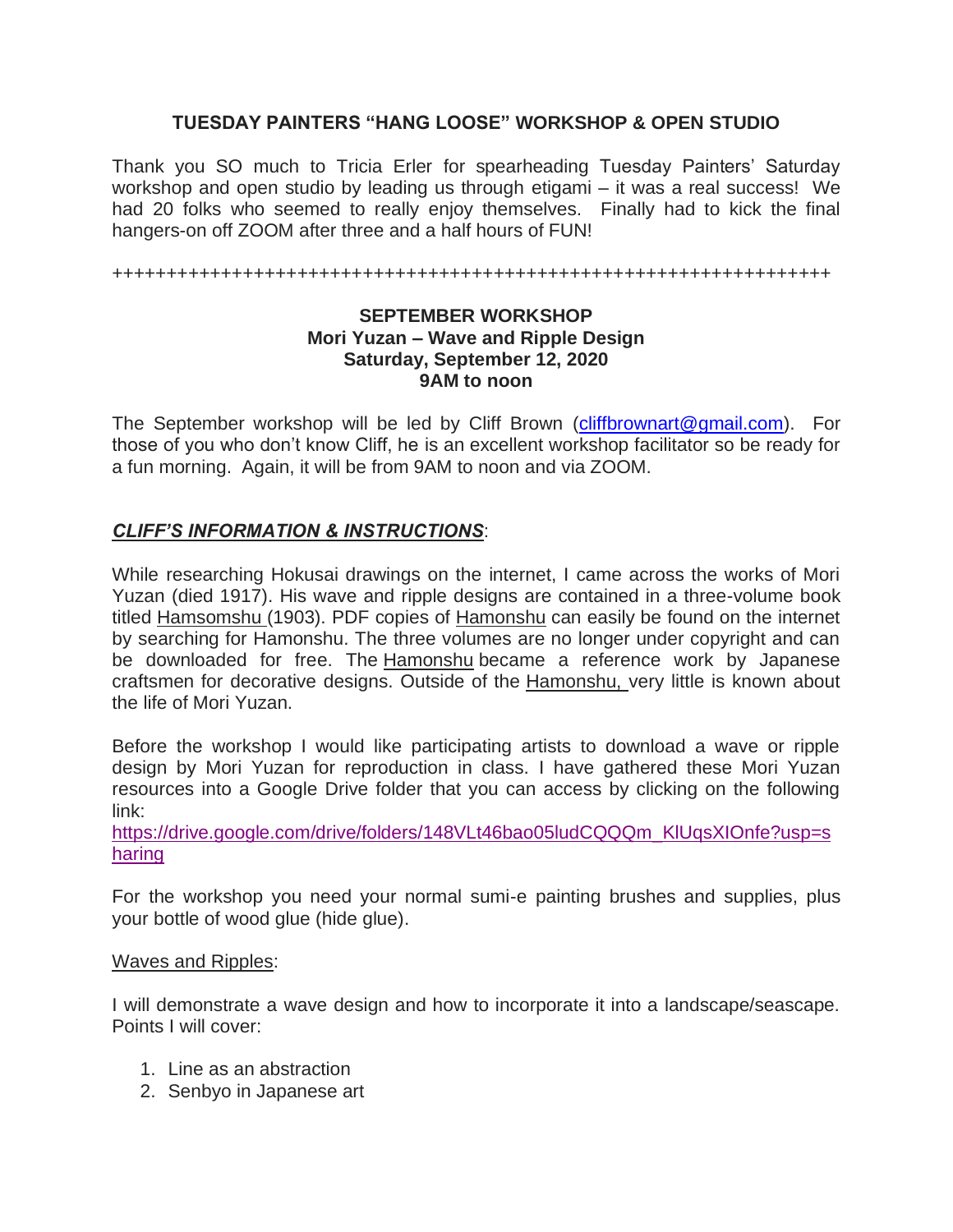- 3. Drawing with thick/thin lines
- 4. Pointing a brush
- 5. Art as therapy

#### Ancient Clouds:

If time permits, I will demonstrate ancient clouds from The Mustard Seed Garden using the small/large hook outline style.

References:

Sze, Mai-Mai, The Mustard Seed Garden Manual of Painting, ISBN 0-691-01819-7 (paperback edition)

Csikszentmihalyi, Mihaly, Flow, ISBN 0-06-016253-8

++++++++++++++++++++++++++++++++++++++++++++++++++++++++++++++++++

## **SOCIETY YEAR AND MEMBERSHIP RENEWAL**

The Society Year begins October 1, 2020 and ends September 30, 2021. If you would like to renew your membership for the coming year, a membership form will accompany this Newsletter in the email or you can go to the Society [\(www.takasumi-e.com\)](http://www.takasumi-e.com/) and download the membership form there. For anyone who know someone who would like to become a member, please refer them to the website for a form. Please follow the instructions on the form and SNAIL MAIL the form with along your remittance (\$20.00) to Teri Ashabraner, don't attempt to hand it to someone you think may be "in charge".

++++++++++++++++++++++++++++++++++++++++++++++++++++++++++++++++++

We have four sister members who have been through SERIOUS medical issues since this COVID thing has confined us to our quarters. It would be nice if we could all send them notes of support. They are each in various stages of healing and they would certainly enjoy hearing from you!

Joan Rasp 636 Fig Avenue Chula Vista, CA 91910

Hermelinda Flores 7545 Careybrook Lane San Diego, CA 92114

Marlene Leet c/o Rebecca Leet-Hornug 2907 Shelter Island Drive #105 San Diego, CA 92107

Monica Bryant 1121 Savoy Street San Diego, CA 92107

++++++++++++++++++++++++++++++++++++++++++++++++++++++++++++++++++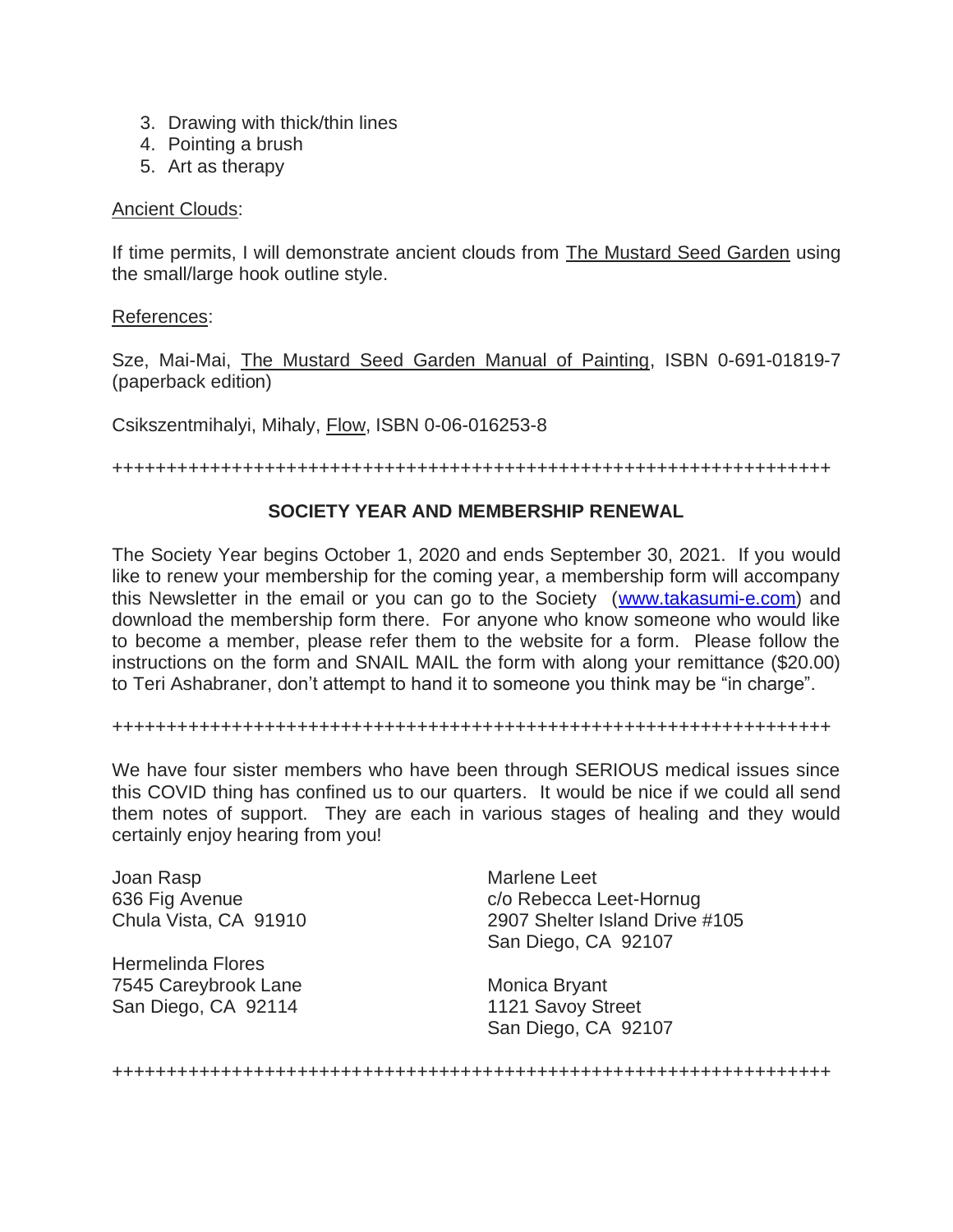## **A POSITION TO BE FILLED**

Please consider helping Friends of Taka Sumi-e by filling the position of Vice President. The duties, according to the Bylaws, are:

"Vice President. In the absence or disability of the president, the Vice President shall perform all the duties of the President, and when so acting shall have all the powers of, and be subject to all the restrictions upon, the president. The Vice President shall be the Chairman of the Society Exhibition."

This sounds like a daunting task, but if you talk to Stephanie, Julie or Gaye, you will discover that Chairman of the Society Exhibition is really not so difficult and only happens once a year! Society folks are experienced in planning, preparing, setting up, hosting, attending, cleaning up and all aspects of the annual exhibition and the Chairperson really is the individual who just keeps tabs on those folks in the weeks leading up to the exhibition and during the weekend. There's even a book to guide you!

Please consider this crucial role in the Society's fabric and step forward.

++++++++++++++++++++++++++++++++++++++++++++++++++++++++++++++++++



# **FEATURED ARTIST – ILEANE TATAR**

Ileane and her husband, Mort, finally made their move permanent from the Chicago area to San Diego. We are so glad to have her here with us all year round. She has been a member of Friends of Taka Sumi-e for a number of years as well as a member of Lung Hsiang. She is also a member of the Sumi-e Society of America. The Society was created in New York in 1963 by Professor Motoi Oi to foster and encourage an appreciation of East Asian brush painting.

*Thinking of Takashi Sensei*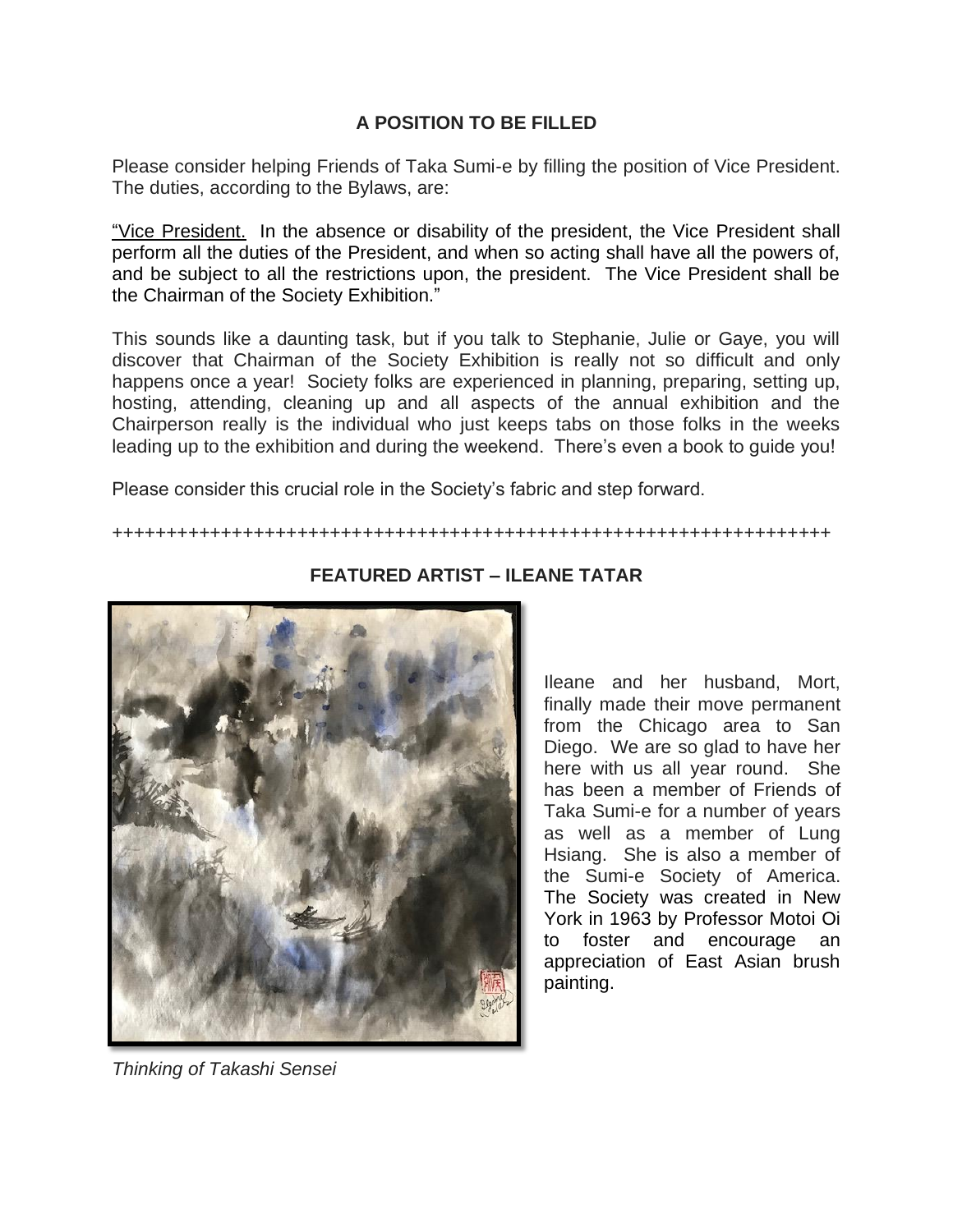++++++++++++++++++++++++++++++++++++++++++++++++++++++++++++++++++





Margie Keiko Kitano





Louise Rendich

Keiko & Louise were inadvertently left off our wonderful Party slide presentation. In particular,I'd like to note Keiko's wonderful cat and Louise's "Show that Never Was" with wonderful rats!